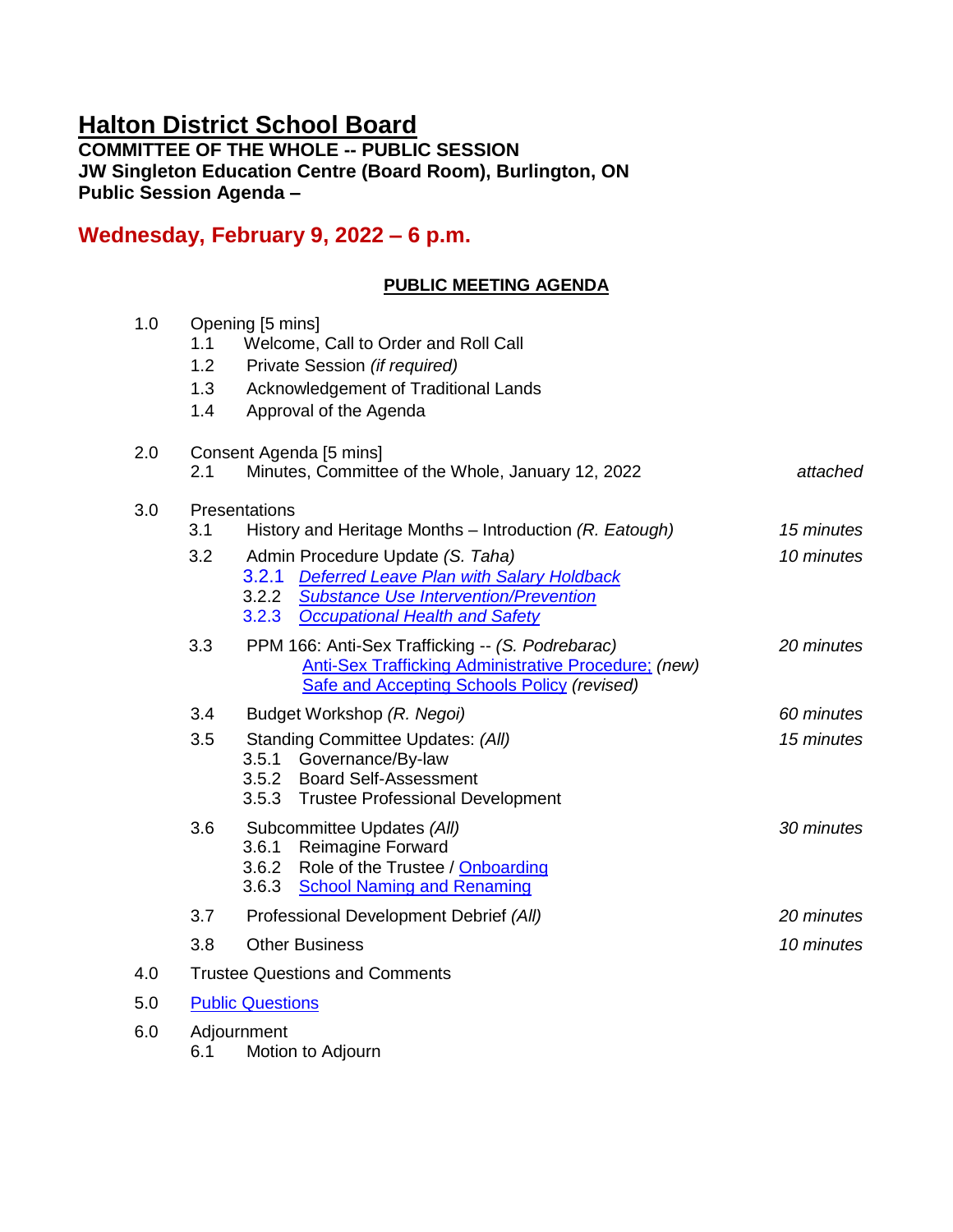## **Halton District School Board**

## **COMMITTEE OF THE WHOLE PUBLIC SESSION**

JW Singleton Education Centre, 2050 Guelph Line, Burlington, ON **Wednesday, January 12, 2022 – 6 p.m.**

#### **MINUTES**

#### Present: K. Amos, A. Collard, D. Danielli, T. Ehl Harrison, H. Gerrits, J. Gray, A. Grebenc, J. Oliver, T. Rocha, M. Shuttleworth, L. Reynolds, V. Widyalankara, K. Bao

## 1. Opening

## *Welcome, Call to Order*

T. Ehl Harrison called the meeting to order at 6:05 p.m.

#### *Attendance and Roll Call*

T. Ehl Harrison conducted roll call amongst Trustees. She noted the likelihood to call a Private Session portion of this meeting, indicating it would be held following the public portion of tonight's meeting.

#### *Acknowledgement of the Land*

M. Shuttleworth honoured Halton's rich history and modern traditions of many First Nations and Métis. On behalf of the Board, acknowledgement and thanks was given to the Mississaugas of the Credit First Nation for sharing their traditional territory.

## 2. Consent Agenda Items

#### *Approval of the Agenda*

On a motion from T. Rocha, the agenda for January 12, 2022 was approved as amended, noting the earlier notation regarding a private session, and the switch in order of items 3.3 and 3.4.

#### *Approval of the Minutes*

On a motion from J. Oliver, the minutes of December 8, 2021 were approved as distributed.

*Order Paper*

T. Ehl Harrison called attention to the Order Paper.

#### 3. Presentations

*3.1 Student Discipline: Annual Training*

S. Podrebarac and Brent Coakwell spoke to the issue of Student Discipline and reviewed the annual training for trustees. They also responded to trustee questions.

#### *3.2 Administrative Procedure Review*

I. Gaudet spoke to two **Administrative Procedures to be Rescinded**. The report with these two admin procedures will come to the Board for information on January 19.

D. Boag spoke to the draft [Administrative Procedure: Student Trustee Elections](https://drive.google.com/file/d/1zHfuxKrOeDXh_5ZYLsZPrpfamPOp9MJL/view?usp=sharing) which will also come to the Board on January 19. V. Widyalankara and K. Bao also commented on the draft and responded to trustee questions.

V. Widyalankara and K. Bao left the meeting at 7:15 p.m.

*3.3 [Pineview PS/Trafalgar Road Update](https://drive.google.com/file/d/1qqyejrKH3aPTULmr7ZbO0FyjGIjLxK8p/view?usp=sharing)*

I. Gaudet provided an update regarding road work progress near Pineview Public School, and responded to trustee questions.

## *3.4 [Community Planning and Partnerships](https://drive.google.com/file/d/12j2hew6tBou221EQ9a4rvadG6p3KYic_/view?usp=sharing)*

F. Thibeault spoke to the Community Planning and Partnerships initiative, walking through the presentation. He responded to trustee questions.

The Chair called a brief recess.

The Committee reconvened at 7:55 p.m.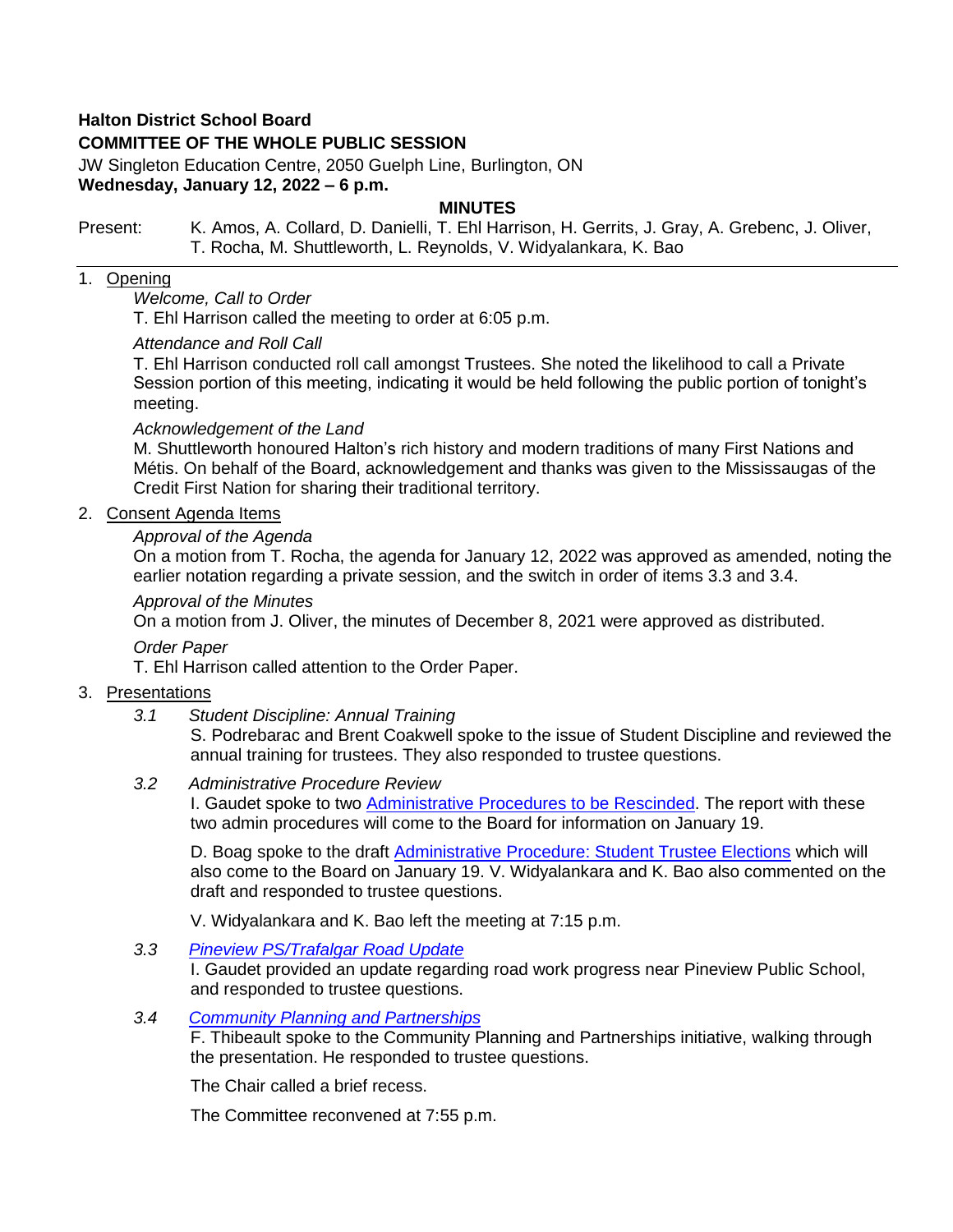- *3.5 Standing Committee Updates*
	- 3.5.1 Governance/By-law

T. Rocha reviewed a report that summarized the year's activities of the Governance By-law Committee. This report and the following recommendations will come to next week's Board meeting.

Moved by T. Rocha

Be it resolved that a Subcommittee of the Board's Governance Standing Committee be struck to review the Board Committees Policy and Governance Procedure, with the Subcommittee reporting to CotW in April 2022.

#### **Carried Unanimously.**

#### Moved by T. Rocha

Be it resolved that a Subcommittee of the Board's Governance Standing Committee be struck to review the Trustee Code of Conduct Policy, with the Subcommittee reporting to CotW in April 2022. **Carried Unanimously.**

#### 3.5.2 Board Self-Assessment

T. Ehl Harrison provided a brief summary of activities undertaken under the auspices of this committee.

3.5.3 Trustee Professional Development

A. Collard expressed her appreciation for those who have worked to plan the upcoming PD, and those who are confirming their participation.

- *3.6 Sub-Committee Updates*
	- 3.6.1 School Naming/Renaming

On behalf of the subcommittee, A. Grebenc commented on the clarification of reporting outlined within the School Naming/Renaming Governance Procedure. Other communication issues were also raised as needing clarification. The item will return to the Committee of the Whole at the next meeting.

## 3.6.1 Reimagine Forward

T. Ehl Harrison commented on an upcoming meeting regarding supports for this initiative.

- 3.6.2 Role of the Trustee / Onboarding A. Grebenc spoke to efforts to support sharing the role of the trustee.
- *3.7 Other Business*

There was no "other business" for this agenda.

## 4 Trustee Questions and Comments

L. Reynolds asked about a timeline for Trustee Determination and Distribution. C. Ennis indicated those calculations were in the works and would come to the Board in the next few months.

J. Oliver asked for information about provisions available for families who aren't comfortable in sending their students to school when in-person learning resumes on Monday. C. Ennis and D. Boag responded on strategies being considered and implemented within the Board.

A. Grebenc commented on the lack of testing data, and how that has the potential to impact in-person learning. D. Boag and C. Ennis commented on efforts undertaken by staff to ensure the safe return for students. C. Ennis also commented on the necessity for communication and direction to come directly from the Ministry, vs. community hearsay, in order for the Board to act.

T. Rocha asked for clarification regarding the timelines required for isolation, and what may occur should staffing numbers dwindle by Monday. D. Boag indicated the supports that may be utilized should it be necessary.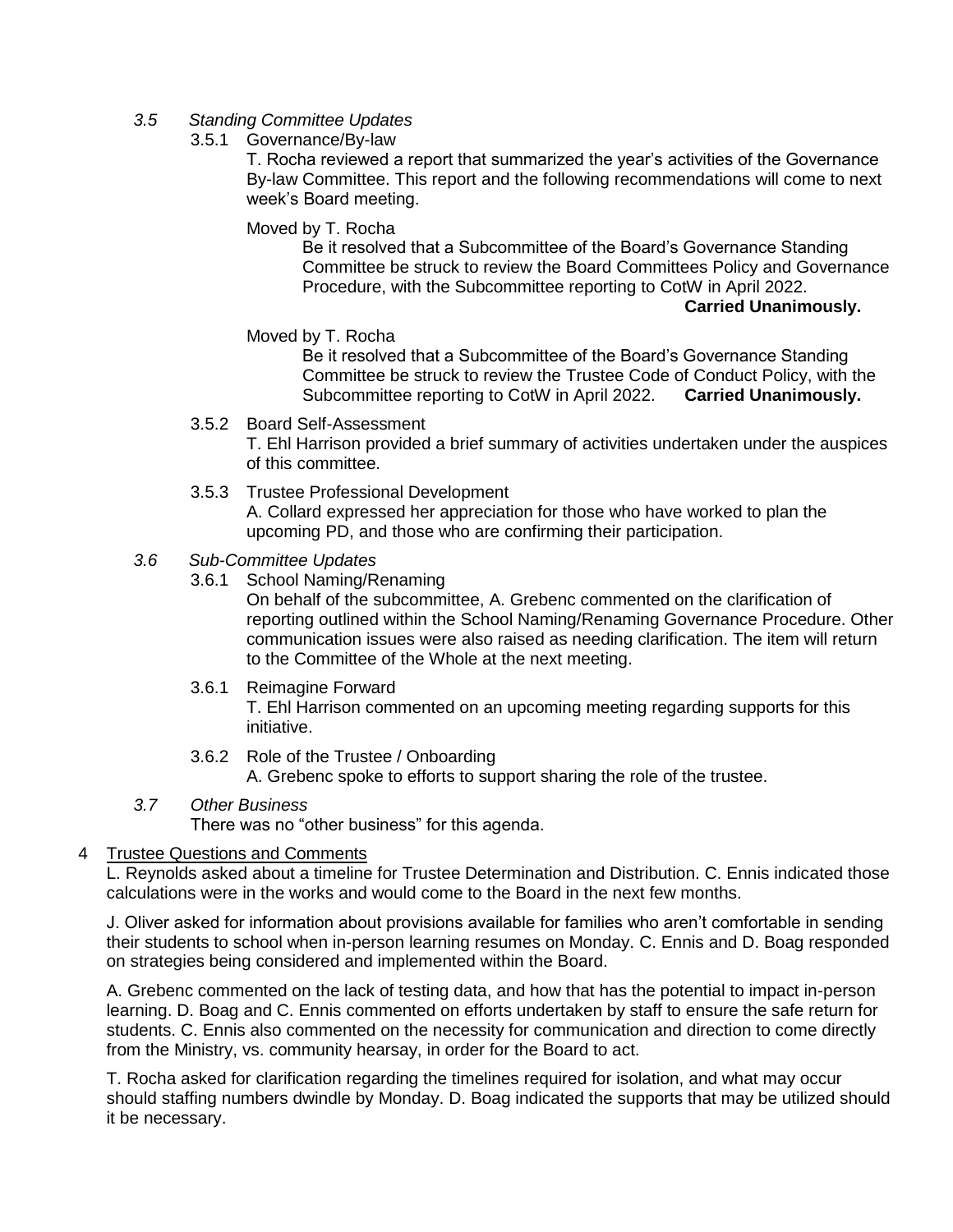J. Oliver asked if data from the student absence system could be utilized to monitor absences that may be related to flu-like illnesses. C. Ennis indicated this would have to be further investigated, with any required resource support.

#### 5 Public Questions

A public question was asked about students who may not be comfortable in returning to in-person learning at this time. T. Ehl Harrison indicated this had been addressed earlier.

T. Ehl Harrison also indicated a question related to emailing class materials should also be addressed to the school. An additional question was posed regarding secondary exam schedules, and T. Ehl Harrison commented this had been addressed at an earlier Board meeting, and D. Boag to respond further. Questions about cohorting, and congregated lunches was also addressed, as was whether there was a need for a system reminder to remind students to wear masks.

On a motion from T. Rocha, the Committee convened in Private Session.

On a motion from K. Amos, the Committee reconvened in Public Session at 9:38 p.m.

## 6 Adjournment

The Committee adjourned at 9:39 p.m. on a motion from J. Gray.

*G. Gortmaker, Recorder*